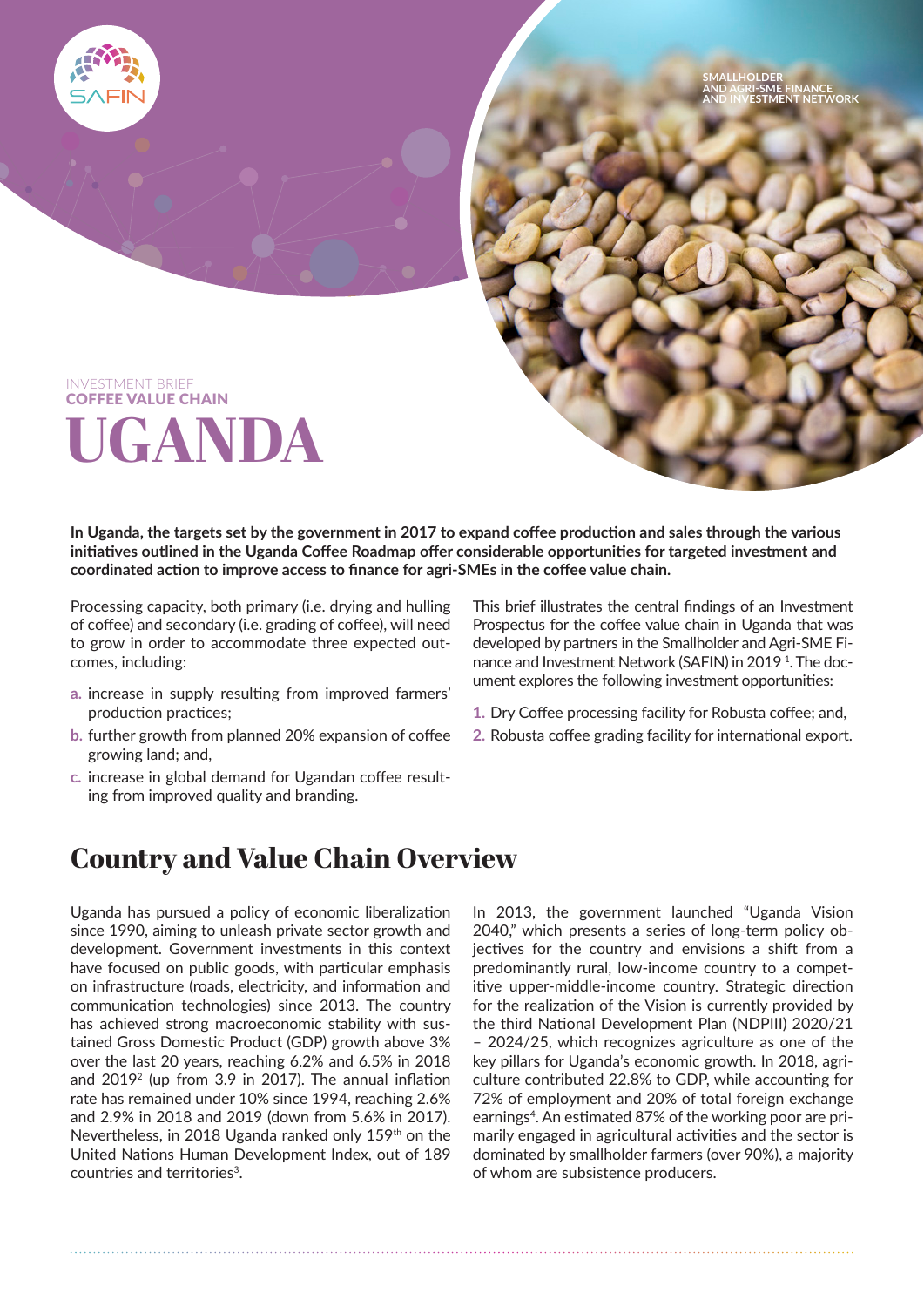The coffee sector is a strategic priority for Uganda, which ranks as the second largest producer in Africa and the seventh in the world. Coffee accounts for 11.7% of export earnings, and has contributed to 20-30% (on average) of the country's foreign exchange over the past 20 years<sup>5</sup>. Furthermore, the sector involves approximately 1.7 million households with coffee farm acreage of 0.5 to 2 Ha per household. These small coffee farmers account for 85% of total production and sales, while Small and mid-size enterprises (SMEs) produce the remaining 15%.

Coffee production in Uganda has been characterized by slow but steady growth, increasing from 2.7 million 60 kg bags of clean coffee in 2009/10 to 4.7 million bags in 2018 (equivalent to about 3% of the coffee traded globally), of which Robusta accounts for 80% and Arabica 20%. In 2017, the government launched the Uganda Coffee Roadmap, which aims to accelerate coffee production to 20 million bags of green coffee by 2030. Achieving this ambitious goal will require a transformation of the coffee sector, which the government has set out to implement through nine initiatives grouped under three main interventions areas (see Box 1). These interventions aim to address some of the key challenges faced by the sector in Uganda.

#### **Box 1** : Coffee Roadmap for Uganda Initiatives<sup>7</sup>

#### Demand & Value Addition

Initiatives 1 & 2 **– Building structured demand and branding.** Build structured demand through country-to-country deals; capture 15% price premiums through branding; grow local consumption;

Initiative 3 **– Support local businesses.** Promote value addition through primary processing and in-country soluble coffee production;

#### Production

Initiative 4 **– Strengthen farmers' organisations.** Provide capacity building to farmers' organisations, as well as extension services and other service provision to farmers;

Initiatives 5 & 6 **– Support Joint Ventures and concessions.** Bring underutilised land into production; finance and support landowners and investors for coffee farming; provide access to land;

#### Enablers

Initiative 7 **- Improve quality of planting materials.**  Strengthen research on new varieties, pests & diseases, and agronomy; improve quality of seedlings and their distribution; commercial multiplication of improved varieties;

Initiative 8 **- Improve access to quality inputs.** Reduce counterfeiting from current 40-60% through regulation, registration, and enforcement;

Initiative 9 **– Coffee finance programme.** Provide concessional institutional funding, finance for smallholders and larger farmers, technical assistance, and engagement of commercial banks;

### Key challenges and Government initiatives to develop the Ugandan coffee sector

#### Low coffee production

#### *Challanges:*

- **•** >50% of coffee is produced by subsistence farmers who view coffee farming as a "side business" and typically cultivate aging trees with low yields.
- **•** ~85% of producers are currently not affiliated to any type of farmers' organization or cooperative, leaving them with limited access to finance, training, quality inputs or markets<sup>6</sup>.
- **•** The majority of Ugandan coffee is sold as a commodity to be exported for value addition in other countries, resulting in:
	- *•* A product that is undifferentiated from that of other suppliers; and,
	- *•* A high opportunity cost related to the potential income that could be captured from local value addition (i.e. processing) activities, leading to a h.

#### *Expected Outcomes from Government Initiatives under the Uganda Coffee Roadmap:*

- **•** Improve quality of planting materials and inputs available, address rehabilitation and intensification, and expand access to finance with the goal of increasing overall quantity and quality of production (initiatives 7, 8 and 9; see Box 1).
- **•** 85% of coffee producers will be organized into strengthened farmer groups with improved service delivery by 2030 (initiative 4).
- **•** 20% expansion of coffee growing land to further increase production volumes (initiatives 5 and 6).
- **•** 3x increase in yields from smallholder production and improved livelihoods for 1.2 million farmers.
- **•** Improve and expand value-addition activities such as primary processing (initiative 3).
- **•** Increase domestic coffee consumption from 5% to 15% of current production (initiative 2).
- **•** 15% price premium for Ugandan coffee on international markets from improved quality and value, supported by significant branding efforts.
- **•** 3x increase in export earnings from coffee bringing the current level of \$460 million to a total \$1.5 billion per year.
- **•** \$1 billion in financing and investments attracted to the Ugandan coffee sector as a result of these efforts, notably through the development of private-public partnerships (PPPs).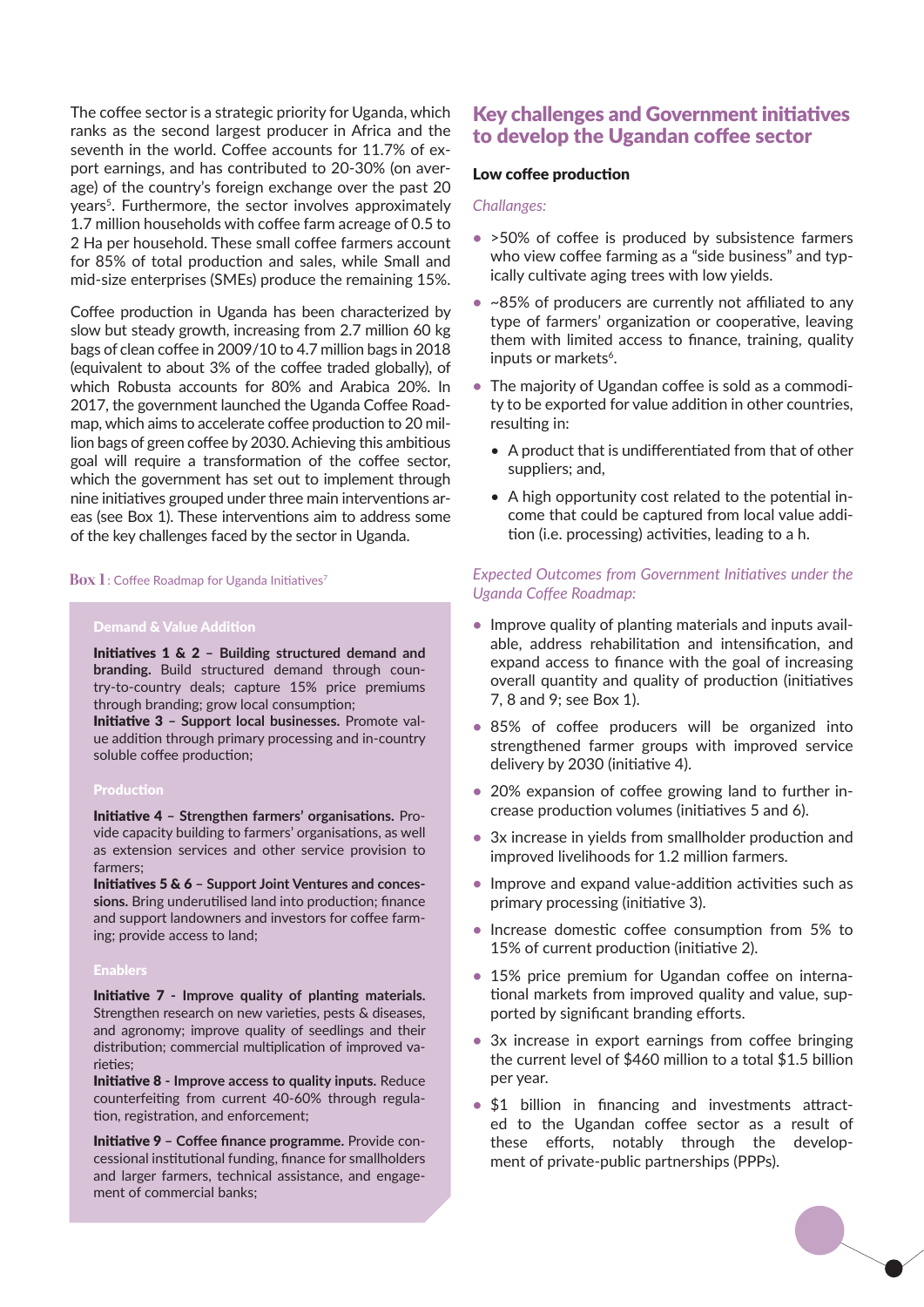# **Financial Ecosystem**

In relative terms, private sector lending to agriculture in Uganda grew from 7.8% in 2013 to 12.3% by 2018. Overall lending to the sector grew rapidly between 2009 and 2014 due to a number of factors including the establishment of the Agriculture Credit Facility by the Government of Uganda in 2009 (see Key Institutional Actors and Programmes below).

In addition, the number of commercial banks (Tier-1) $\delta$ , which account for the largest share of total agricultural lending (92% in 2017<sup>9</sup>), increased by four new institutions during this period. Also, the number of agents in the field who can provide products and services to clients on behalf of these banks significantly increased, from 1766 to 2053, over the same time. Lending briefly dipped between 2015 and 2016, when the Bank of Uganda (BOU) enacted a tight monetary policy to control inflation ahead of the 2016 general elections. However, lending activities resumed in 2017 despite the closure of one of the country's largest banks (Crane Bank).

Tier-1 lending primarily focuses on production and processing activities, with a number of institutions (e.g. Centenary Bank, Stanbic, Housing Finance Bank, DFCU Bank, Post Bank, Finance Trust Bank) providing a full range of products and services, including inputs imports and trading credit, production credit, processing credit, bulking credit, transport/asset loans and leases, and mortgage loans.

Tier-3 institutions, or Microfinance Deposit Taking Institutions (MDIs), accounted for 5% of agriculture lending in 2017, while Tier-2 Credit Institutions made up the remaining 3%. Both primarily targeted production activities, although some institutions specifically provide agricultural financial products (e.g. Stromme Microfinance and Pride Microfinance Ltd).

The unregulated financial institutions in Tier-4 mainly provide small, short-term loans, which target smallholder farmers and small-scale traders. These institutions play an important role for low-income rural households facing liquidity challenges, who are often tempted to pre-sell their production. More recently, the agriculture sector has benefited from the entry of new players, including mobile money services provided by several telecommunication companies, which has contributed to increasing financial inclusion particularly in remote rural areas.

The availability of insurance products for agriculture in Uganda is quite limited. As at end of 2017, there were 29 licensed insurance companies and 35 insurance brokers. In the financial year 2016/17, the Government introduced the Uganda Agriculture Insurance Scheme (UAIS), a Public-Private Partnership (PPP) between the GoU represented by the Ministry of Finance Planning and Economic Development (MoFPED) and a coalition of insurance companies under the Agro Consortium (AC), with the aim of improving access to agricultural insurance for Ugandan farmers by providing insurance premium subsidies ranging from 30% to 80% (see Key Institutional Actors and Programmes below). Coffee was included as one of the crops insured by this scheme. Nevertheless, a widespread adoption of agriculture insurance products is still hindered by high premiums and limited marketing.

# **Key challenges to financing SMEs in Uganda**

The main causes of the limited availability of commercial credit and/or investment for agri-SMEs include:

- Low appetite for investing in the agriculture sector on the part of financial service providers, due to the actual and perceived high risk, high transaction costs and limited availability of reliable information to identify bankable projects and adequately assess credit risk;
- Limited number of agri-SMEs possessing the documentation required by commercial financiers (e.g. collateral, financial statements, formal business registration, etc.);
- Limited availability of risk-mitigating tools for agriculture value chain actors (e.g. insurance, guarantees, etc.);
- A combination of weak market and input supply linkages, as well as weak farmers' organizations and cooperatives, which increases the risk of product diversion and limits the development and availability of innovative structured financing solutions.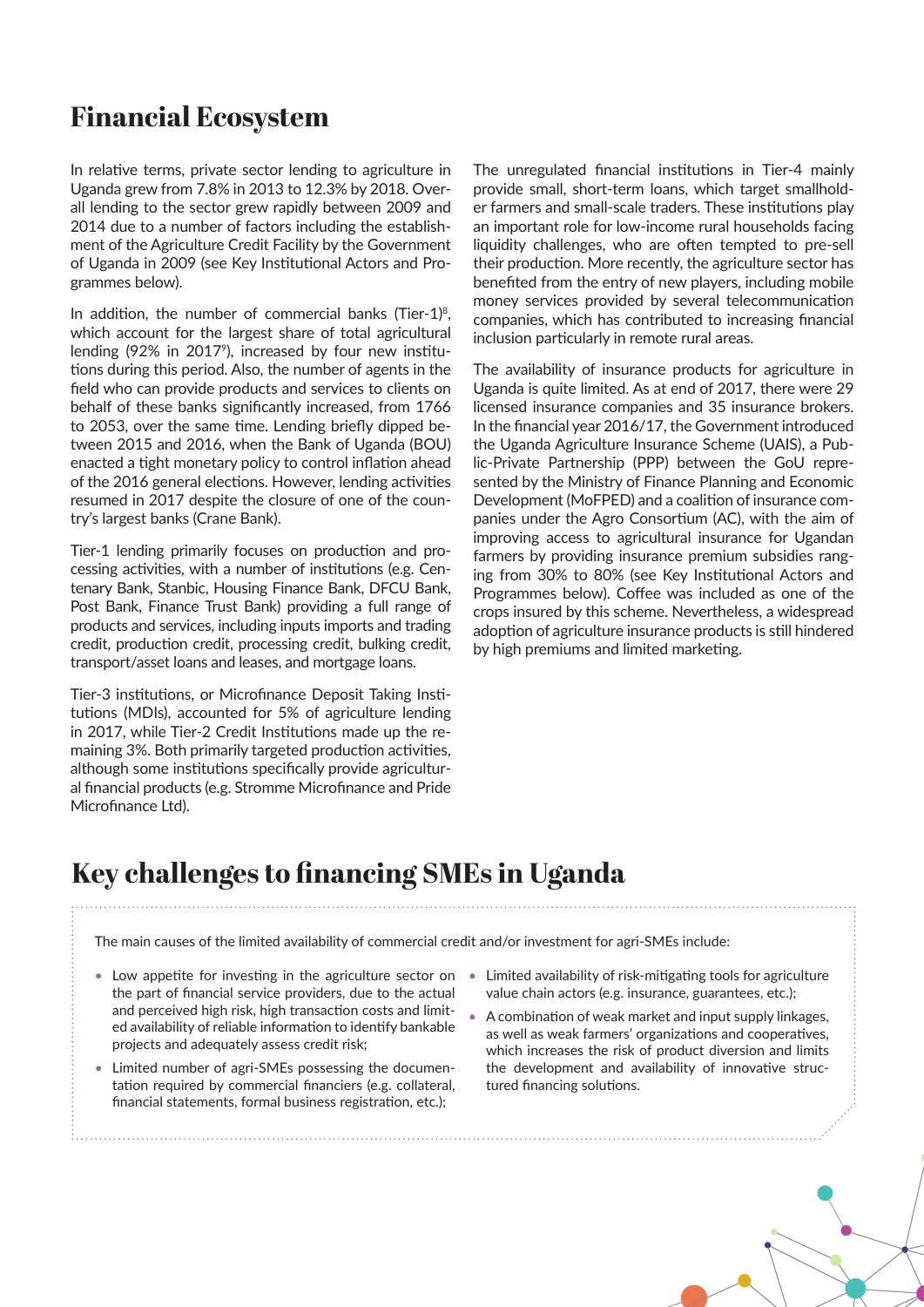# **Key Institutional Actors and Programmes**

#### Relevant government entities

The Ministry of Agriculture Animal Industry and Fisheries (MAAIF) is mandated to formulate, review and implement national policies, plans, strategies, regulations and standards and to enforce laws, regulations and standards for crops, livestock and fishery value chains. MAAIF is also responsible for the enhancement of crop production and productivity in a sustainable and environmentally safe manner, for improved food and nutrition security, employment, widened export base and improved farmers' income.

- The Uganda Coffee Development Authority (UCDA) is responsible for the regulation of the coffee sector in Uganda, including licensing coffee processors and exporters, monitoring compliance with existing regulations and initiating new policies and strategies for the sector, and monitoring trends in global and domestic coffee markets.
- The National Agricultural Research Organisation (NARO) is an Apex body responsible for guiding and coordinating all national agricultural research initiatives, including developing new agricultural technologies for farmers, such as new crop varieties. The National Coffee Research Institute (NACoRI) is a constituent institute of NARO that focuses on applied research on coffee and cocoa in Uganda.
- National Agricultural Advisory Services (NAADS) is an entity that provides farmer-centred technical advisory services to increase productivity.
- The Sector Working Group (SWG) is a multi-stakeholder platform addressing planning and budgeting for the agricultural sector, as well as identifying policy issues for consideration and action by MAAIF. It is composed of MAAIF departmental heads, civil society organisations, development partners, private sector players and other interested parties including farmers and farmers' organisations.

The Ministry of Finance, Planning and Economic Development (MoFPED) is responsible for the country's overall macroeconomic policy and planning (including fiscal policy) as well as for implementing the national budget, including approved sectoral allocations.

- The Bank of Uganda (BOU) is responsible for national monetary policy and financial sector regulation (for the regulated financial institutions).
- The Uganda Investment Authority (UIA) is responsible for the promotion, facilitation and coordination of new investments, including issuing investment licenses or certificates for qualifying investments. UIA also provides a one-stop-centre for new investments, with different business and investment registration and licensing processes centred in one place.

The Uganda Development Bank (a Government-owned development bank) provides medium to long-term development finance that focuses on large investments in processing, storage and haulage fleet. It also provides shortterm working capital for production and bulking/marketing particularly through farmer cooperatives and large traders, processors and exporters.

The Agricultural Credit Facility (ACF) was established by the GoU in partnership with the private sector, as a longterm funding facility to support agricultural credit markets. The ACF is implemented by the BoU and provides interest-free loans to participating financial institutions (PFIs) for on lending to farmers and agri-processors at favourable terms. PFIs include Commercial Banks, Uganda Development Bank, MDIs and Credit Institutions.

The Microfinance Support Center (MSCL) is a GoUowned financial intermediary providing wholesale loans to SACCOs to boost their liquidity and on-lend to their members. The MSCL loans are provided at subsidized interest rates and for longer periods adapted to the needs of borrowing institutions. MSCL also provides working capital loans for crop finance and inputs purchase to farmers' cooperatives and agricultural SMEs.

**START Facility under DINU Programme is structured** as a blended financing facility providing a customized mix of business development services, project development and financial structuring services and financial products to SMEs engaged in agricultural value addition. The programme was designed to support the implementation of the Development Initiative for Northern Uganda (DINU) Food Security and Nutrition component, a GoU programme supported by the European Union, and will benefit the 33 districts of Northern Uganda.

aBi Finance Limited is the investment arm of aBi Trust that provides financing for agribusiness development. aBi Finance focuses on risk management and return on investment to ensure sustainability of aBi Trust. aBi Finance is funded by the governments of Denmark and Uganda. It supplies credit to all tiers of financial institutions. The main products include lines of credit, agribusiness loan guarantees, and technical assistance.

The Ugandan Agriculture Insurance Scheme (UAIS) was set up in 2016/17 by the GoU in partnership with private insurance companies<sup>10</sup> to expand access to agricultural insurance by smallholder farmers and encourage commercial banks to lend to agriculture. UAIS rapidly expanded in its initial 18 months, selling more than 67,000 policies. The insurance scheme is supported by a premium subsidy ranging between 30-80%.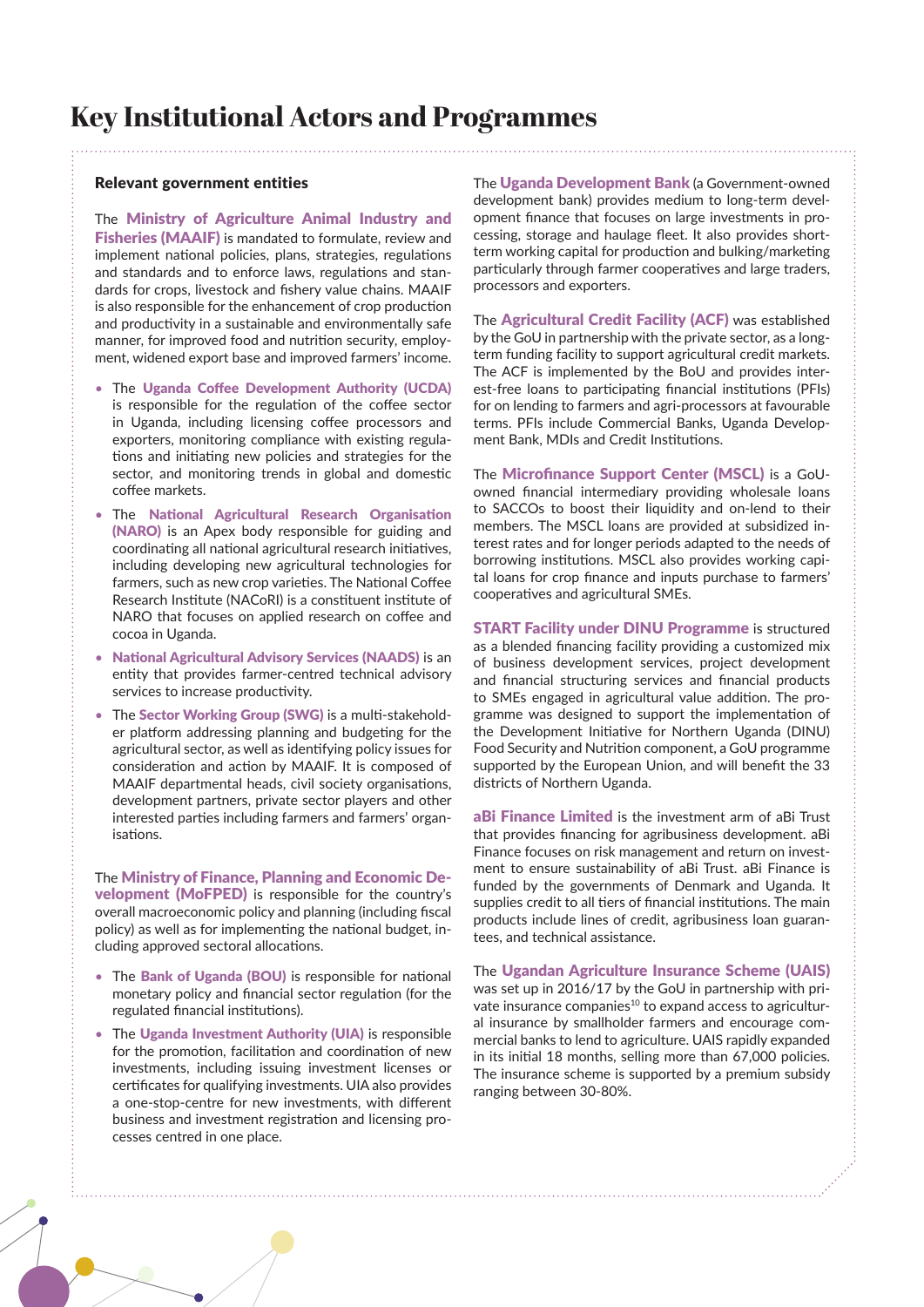### Regulated Financial Institutions (31 June 2018)

### Tier 1 – Commercial Banks

- ABC Capital Bank Limited
- Barclays Bank of Uganda Limited
- Bank of Baroda
- **Bank of Africa** Uganda Ltd
- Bank of India (Uganda) Ltd
- Cairo International Bank Ltd

- Post Bank Uganda
- Mercantile Credit Bank
- Opportunity Bank Uganda
- Commercial Bank of Africa (Uganda) Ltd
- Centenary Rural Development Bank Limited
- Citibank Uganda Ltd
- DFCU Bank

Limited

• Diamond Trust Bank Uganda Limited • Ecobank Uganda

- Equity Bank Uganda Ltd
- Exim Bank (Uganda) Ltd
- Finance Trust Bank Ltd
- Guaranty Trust Bank (Uganda)
- Housing Finance Bank Ltd
- KCB Bank Uganda Limited
- NC Bank Uganda Limited
- Orient Bank Ltd
- Stanbic Bank Uganda
- Standard Chartered Bank Uganda Limited
- Tropical Bank Ltd
- United Bank for Africa Uganda

### Tier 2 – Credit Institutions Tier 3 – Microfinance Deposit-Taking Institutions

- FINCA Uganda Limited
- Pride Microfinance Limited
- Top Finance Bank Uganda Limited
- UGAFODE Microfinance Limited
- EFC Uganda Limited
- YAKO Microfinance Limited

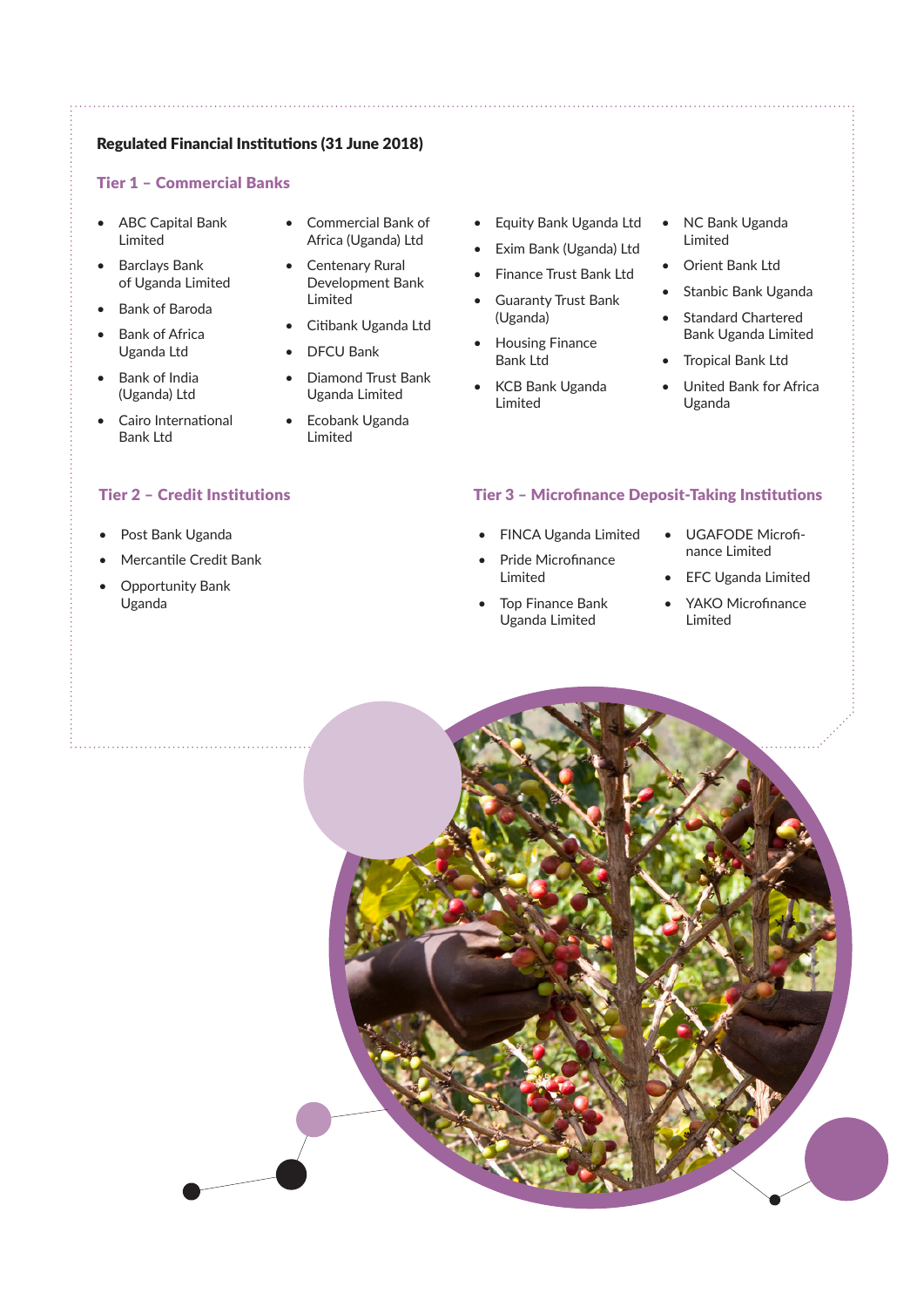### SAFIN Partners Operating in in Uganda's coffee value chain

#### International Fund for Agricultural Development (IFAD)

IFAD supports a large portfolio of programmes in Uganda targeting a wide range of value chains, including coffee. The PROFIRA Programme supports increased access to financial services in rural areas by strengthening SACCOs and improving policy for the microfinance industry. IFAD also provides support to the NARO and the NAADS.

#### United States Agency for International Development (USAID)

Under its Feed the Future program, USAID supports market-linked value chain development targeting coffee, maize, beans and other food crops with nutritional impact. The interventions focus on:

- Productivity and post-harvest quality enhancement through best practice demonstrations;
- Increasing market access and linkages for smallholders and SMEs (including youth);
- Supporting increased access to improved inputs;
- Improving access to financial services by enhancing capacity of financial institutions to lend to agribusiness actors and supporting grassroots farmer-based financial institution models;
- Strengthening rural collective marketing initiatives through producer organisations; and,
- Supporting an enabling environment for agribusinesses

#### European Commission

The EU has implemented two programmes:

- DINU, which focuses on supporting agricultural recovery to improve the livelihoods of farming household in Northern Uganda; and,
- SME Agribusiness Development/Equity Fund, which provides leveraged investment and equity funding for agri-SMEs

#### **Oikocredit**

Oikocredit is active in:

- Wholesale lending to Tier 3 and 4 financial institutions in Uganda to enhance their liquidity and enable appropriate structuring of loans extended to agribusiness clients (e.g. grace periods and extended tenors);
- Lending to SMEs and farmer cooperatives for working capital and medium-term financing needs; and,
- Supporting technical assistance to strengthen the capacity of MFI borrowers.

#### International Trade Centre (ITC)

Operating through the EU-EAC Market Access Upgrade Programme MARKUP), ITC focuses on:

- Improving market access to the EU and the East African region for five EAC partner countries (Burundi, Kenya, Rwanda, Tanzania and Uganda) agro-industrial crop and horticultural sectors, including avocado, cocoa, coffee, spices and tea;
- Addressing both supply side and market access constraints of key export-oriented sectors; and,
- Supporting SMEs to trade with regional and European partners

#### Agence Française de Développement (AFD)

AFD has implemented the Agreenfi programme that supports local financial institutions to develop their products and services to smallholders, agri-SMEs and other rural stakeholders.

#### Grow Africa

Grow Africa initiated the deployment of its Country Agribusiness Partnership Framework (CAP - F) in Uganda in 2018 with the launch of commodity specific multi-stakeholder platforms for rice and maize value chains comprising farmers' organizations, the private sector, research institutions, development partners, public sector representatives, Non-Governmental Organizations (NGOs) and civil society. These platforms, which are co-convened with the Uganda Agribusiness Alliance (UAA), mainly focus on areas of value addition or product development at processing level, research, policy and where possible development organizations (donors) involvement, with the objective of identifying and concretizing investment opportunities. Future efforts related to the CAP-F in Uganda will focus on the coffee value chain.

#### Uganda Agribusiness Alliance

The UAA engages public and private sector actors to identify and address legal, regulatory, and policy barriers; target key infrastructure investments; and facilitate dialogue and learning exchange. It provides technical advice and business development services focusing on enhancing the efficiency of private sector actors and policy and regulatory advocacy for the agri-food industry.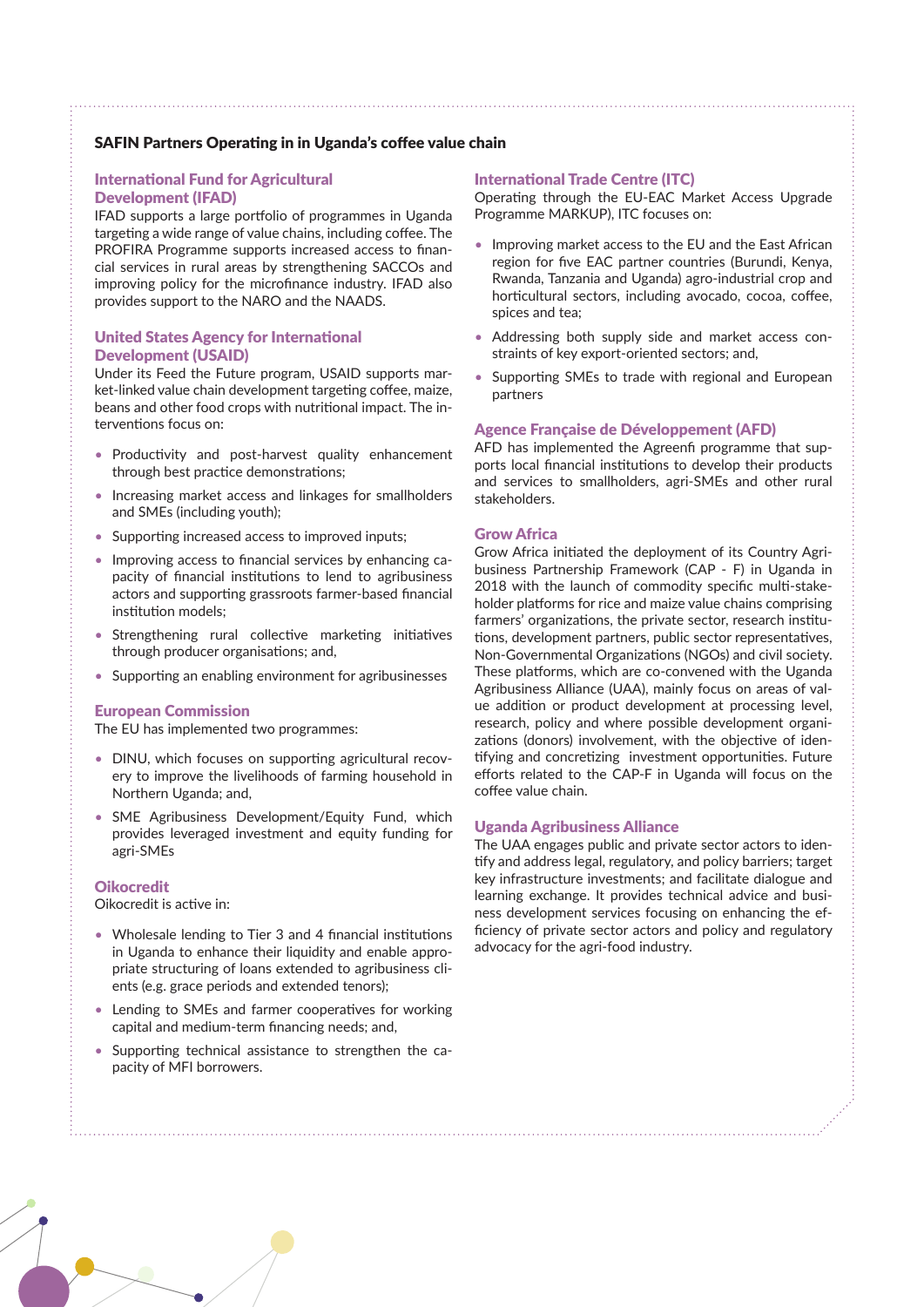# **Opportunities for Investment and Financial Solutions**

According to market analyses conducted since the start of the global COVID-19 outbreak, coffee demand has been marginally affected by the pandemic, as consumption seems mostly to have shifted from public establishments (hotels, restaurants, coffee houses, etc.) to private homes<sup>11</sup>. Coffee consumption has remained resilient during similar events in the past, such as the global recession that followed the financial crisis in 2009, when the same shift from public to private consumption also revealed a preference for cheaper products at home.

Sustained global demand for coffee has allowed the GoU to push forward with its implementation of the initiatives associated with the Coffee Roadmap. However, implementation was already slow before the pandemic and met new challenges as a result of containment measures imposed by the GoU to curb the spread of the virus.

The resulting restrictions (e.g. closure of schools, travel restrictions, social distancing, lockdowns, etc.) have significantly affected business operations in agriculture, where constraints to transportation for instance have limited access to inputs and to product markets.

Nevertheless, progress under the Roadmap is expected to lead over time to increased production volume and quality, as well as to greater domestic processing capacity, which should create new opportunities for collaborative action and investment around existing and new agri-SMEs. The Investment Prospectus identifies two such opportunities around on the production and sale of higher quality Robusta coffee to be exported at a price premium in the international market. This includes the creation of new dry coffee processing facilities (Option 1) and of new coffee grading facilities (Option 2).

### Option 1. Investment opportunity in dry coffee processing

The need for primary processing is expected to grow as a result of increased coffee production volumes and exports in line with national targets, particularly for Robusta coffee, which accounted for 80% of Ugandan production in 2018. Additionally, the planned 20% expansion of coffee growing land to new locations (e.g. in Northern Uganda) will further affect the need for post-harvest processing, which involves the transformation of coffee cherries from the farm into Fair Average Quality (FAQ) coffee. Dry-processing, which is typically used for Robusta coffee, is a two-stage process involving drying of coffee fruits (mechanically or using sun drying), followed by hulling.

The investment opportunity involves setting up dry processing facilities for Robusta coffee, with capacity of one ton of dry coffee cherries per hour, producing an output of 30 kgs of FAQ per hour. An investment of US\$ 210,000 would be required for a single facility with an annual capacity of 3,000 tons of dry coffee fruit. Dry processors earn revenue from three streams including: 1) sale of FAQ coffee to processors; 2) provision of hulling services; 3) sale of coffee husks.

According to the model proposed in the Investment Prospectus, purchase of coffee fruits would account for 85% of expenses, while labour expenses would make up 6% of total expenses. The Net Present Value for a 100% equity facility is estimated at US\$ 289,000 with a payback period of 3.75 years.

#### **Table 1**

Capital Expenditures (USD) – Dry Coffee Processing

| Huller                                    | 10,000  |
|-------------------------------------------|---------|
| Generator                                 | 4,000   |
| Weighing scales                           | 2.700   |
| Truck (12 tons - 1, 6 tons - 1)           | 40,000  |
| Protective gear (overalls,<br>masks etc.) | 500     |
| Land                                      | 27,000  |
| Licenses and Fees                         | 1.000   |
| Processing Facility & Office              | 27,000  |
| Storage                                   | 80,000  |
| Contingency                               | 19,000  |
| Total                                     | 211,200 |